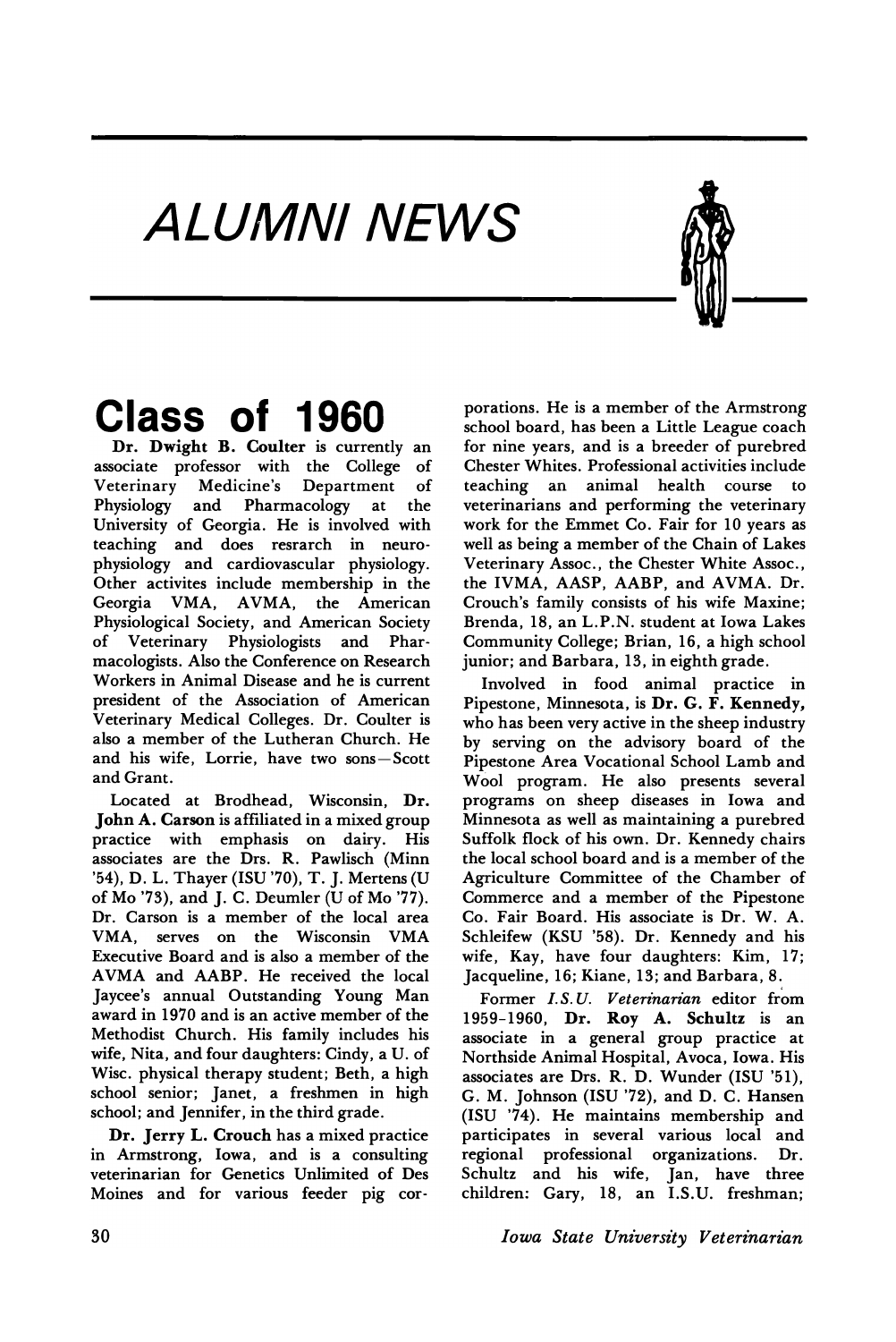Kathy, 16, a high school sophomore, and Kent, 14, in the eighth grade.

Dr. Edward C. Mather is presently Head of the Division of Theriogenology at the University of Minnesota's College of Veterinary Medicine. There he is involved in teaching and research concerning theriogenology and reproductive physiology. His family includes his wife, Mary, a 1958 ISU alumnus; Brent, 17; and Katherine, 11. Following graduation, Dr. Mater spent six years in general practice in Wisconsin before moving to the University of Missouri where he taught Theriogenology while completing his Ph.D. in reproductive physiology. In addition to his research, he has served as an advisor to the Agency for International Development and the National Resrarch Council on research involving contraception and fertility. In additon to his work, Dr. Mather and his family enjoy skiing and sailing.

In Klemme, Iowa Dr. Harry Bosworth is involved in a mixed practice with Drs. Kenning (ISU '61) and Lents (ISU). He and his wife, Pat, have 3 children: Ross (23), Brad (19) and Brian (16).

Involved in mixed animal practice in Knoxville, Iowa is Dr. R. Conway. His partners are Frank Peak D.V.M. (ISU '49), Mark Poell DVM (KSU '72) and Craig Burk DVM (ISU '75).

He is married to Jane, a 1958 ISU Home Economics graduate from Mt. Ayr, Iowa. They have 5 children: Jeff (18) a senior in high school, Davie (17) a junior, Don (16) a sophomore, Kelley (14) an 8th grader and Dristi (12) in 6th grade.

He is a member of the IVMA, Eastern IVMA and Central Iowa VMA. He served for 2 years on the Livestock Auction Market Veterinarian Association. Locally he was on the School Board for 3 years and is a Rotarian.

Dr. Frank Dieter resides in Redondo Beach, California with his wife Kathy and 4 adopted children. His eldest son, Joseph, is 17 and a senior in high school, Deborah is 15 and a sophomore, John is 11 and Diane 7. John and Diane are both active in soccer.

From 1960 to January 1965 Dr. Dieter was involved in a large animal practice and SPF pig lab in Wayne, Nebraska. He and his family then moved to California where he currently operates the Peninsula Center Pet Hospital, Inc. an AAHA member hospital. Dr. Barbara J. Brady (ISU '75) is his associate.

He has served in all chairs of office of the So. Bay Chapter of the So. California VMA. He has also served for 2 years each of the SCAVMA Grievance Committee and SCAVMA Council. He is a member of the California VMA and the AVMA. He is active in the Palos Verdes Peninsula Lions Club and Lions Int. Sight Conservation. In June 1977 he was ordained a Permanent Deacon in the Catholic Archdiocese of Los Angeles. He has been active in various areas of service and is taking courses in "Death and Dying" and paraprofessional counseling to help develop future ministries.

Presently Dr. C. W. Sprugel is involved in a solo mixed practice with offices in Iowa Falls and Hampton, Iowa. In the past he has been in general practice at Latimer, Iowa, served as assistant State Veterinarian, and was Director of Clinical Research at Diamond Laboratories. He belongs to many local, state and national professional associations. Dr. Sprugel and his wife, Gladys, have 2 daughters- Vicki and Beth.

Dr. Robert M. Dingel is in a solo small animal practice at Glen Lake Animal Hospital in Minnetonka, Minnesota, where he is also a member of the Metropolitan Animal Hospital Association, the Minnesota Academy of Veterinary Medical Practice, the Minnesota VMA, AVMA, and AAHA. Dr. Dingel and his wife, Val, have 5 children; Mike 22, Julie 21, Doug 19, Tracy 18, and Mike 16.

Engaged in a solo large animal practice at Bellevue, Iowa, Dr. Roger L. Schadetzky also serves as a Chamber of Commerce Board Member, is a member and past president of the Rotary Club and has been a Church Council trustee for eight years. Professional activities include memberhsip in the AVMA, IVMA, Eastern IVMA, and AABP. Also the Iowa Academy of Veterinary Practice and the Jackson Co. VMA. His family consists of his wife, Eunice, and 3 children: Brian, 13; Brenda, 11; and Robert, 6.

Dr. Donald D. Kerns and his wife, Kitty, reside in Irvine, California, where he practices small animal medicine and surgery with 5 associates at the Newport Center Animal Hospital, Inc. From graduation until

*Issue No.1, 1978*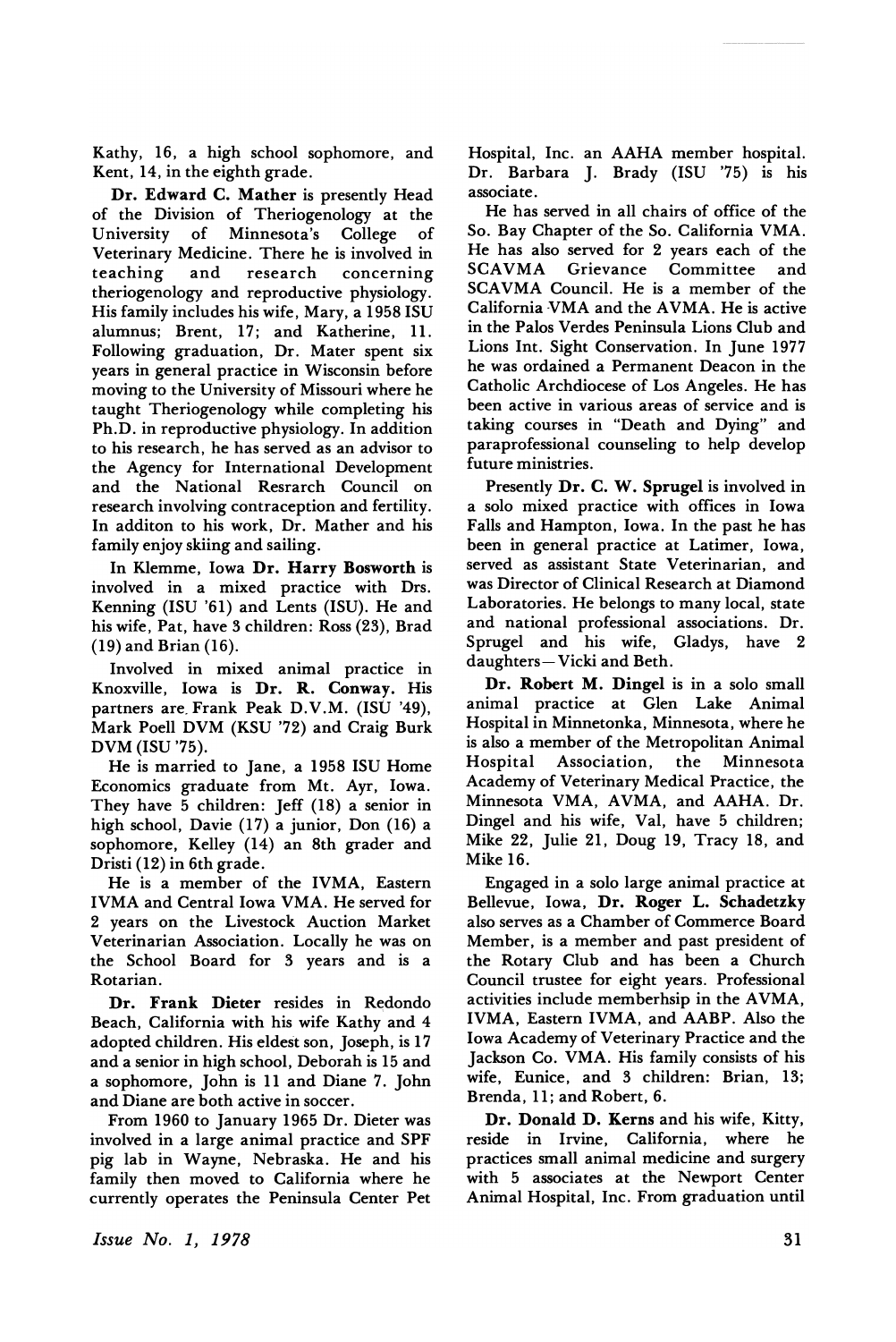joining the present group in January 1975, Dr. Kerns was engaged in a mixed practice in Fairfield and Vacaville, California. His associates are the Drs. James Rich (Mo '67), Edward Cole (OSU '72), Joel Pasco (Ill '72), Kent Walker (Okl '76), and Mary Opel (ISU '77).

Dr. Kenneth M. Wilke, his wife, Ruth, and children, Robert (12) and Monica (10), live at Walcott, Iowa. He is engaged in a mixed practice with Dr. Gary P. Risius (ISU '67). Dr. Wilke belongs to the AVMA, IVMA, is an executive board member of the Eastern IVMA and a past president of the Quad City VMA. From 1962-1964, Dr. Wilke served in the U.S. Army. Local activities include serving on the town council and participating in various other community affairs.

Dr. James T. Palmer is engaged in a 75% large animal and 25% small animal and poultry practice at Wellman, Iowa, with his associate Dr. Larry M. Miller (ISU '74). Prior to this he was affiliated with Dr. L. C. Swain (ISU '40) from 1960 until Dr. Swain's retirement in 1973. Dr. Palmer and his family consisting of wife Ruth, twin sons John and James, 16 and daughter Cathy, 14, own and operate a large stock and grain farm in the Wellman area. In addition to holding membership in the Washington Co. VMA, Eastern IVMA, IVMA and AVMA, Dr. Palmer is vice-president and 15 year board member of the Wellman Co-op Telephone Association and a member of the Rotary and Community Clubs, the Masonic lodge and the Methodist Church.

Involved in a large animal solo practice at Clarinda, Iowa, Dr. Edward C. Minter is also active in several community affairs including Rotary Club member, Presbyterian Church elder, and board member of the Page Co. Savings and Loan Assoc. and the Clarinda Elevator, Inc. He is also associated with the Clarinda Pig Inc. and the Nodaway Valley Packing Co. Professionally Dr. Winter has served 6 years on the board of directors and been past president of the Southwest IVMA. His wife, the former Carole Hird, is a 1959 ISU graduate in Applied Art. They have 4 children: Susan, 13; Christopher, 11; Nancy, 9; and Cathy, 8.

Dr. Gordon R. Miller is a solo small animal practitioner at Fremont, Nebraska. He and his wife, Joanne, have 3 children:

Nancy, 23; Mike, 21; and Jan, 12.

Dr. Tom Lensing of Whittemore, Iowa was formerly associated, since 1960, with Dr. E. J. Capesius (ISU '40) who is now retired. His present large animal practice now involves a modern central clinic in Algona, Iowa with satellite offices in Bancroft, Whittemore and West Bend, Iowa. His associates are Dr. Andy Cotten (Texas A&M '52) and Dr. Tim Struecker (ISU '71). Dr. Lensing and his wife, Marilyn, have 7 children: Joyce, 22, a Mankato State graduate; Lore, 21, a nursing student at Iowa Central Community College; Steve, 19, an ISU freshman; Karen, 16 and Greg, 14, both in High School; and John, 11, and Michelle both in grade school.

In solo large animal practice, since 1971 at Crawfordsville, Iowa, Dr. F. D. Gipple handles mostly swine and beef. From graduation until 1971, he practiced within a partnership. He is active in the local Presbyterian Church as a deacon and elder and chairs the main counsel overseeing the union of the local Methodist and Presbyterian congregations. Dr. Gipple is also currently completing a 2 year term on the town council. He has belonged to the AVMA and IVMA since graduation and has attended all IVMA conventions since his senior year. He and his wife, Betty, have 2 daughters: Cindy, 20, a UNI junior in elementary education; and Coleen, 16, a high school sophomore.

Dr. Robert L. Treinen is a predominately large animal practitioner at Ackley, Iowa, where he is also involved in the local Jaycees and Rotary Club. He has been a city council member for  $5\frac{1}{2}$  years and is currently chairman of the Ambulance Board of Trustees. His wife, Sharon, a 1960 ISU graduate in institutional management is a dietitian for area hospitals. They have 3 children: Ann, 14; Carol, 11; and David, 10.

Currently a professor of pharmacology at the University of Minnesota Medical School, Dr. M. W. Anders is also involved with research and teaching in toxicology. He received his Ph.D. in 1964 from the University of Minnesota in pharmacology and taught at Cornell University from 1965-1969. Dr. Anders and his wife, Laurie Humbe, a 1958 ISU graduate, have 3 sons: Eric, 15; Christopher, 13; and Karl, 9.